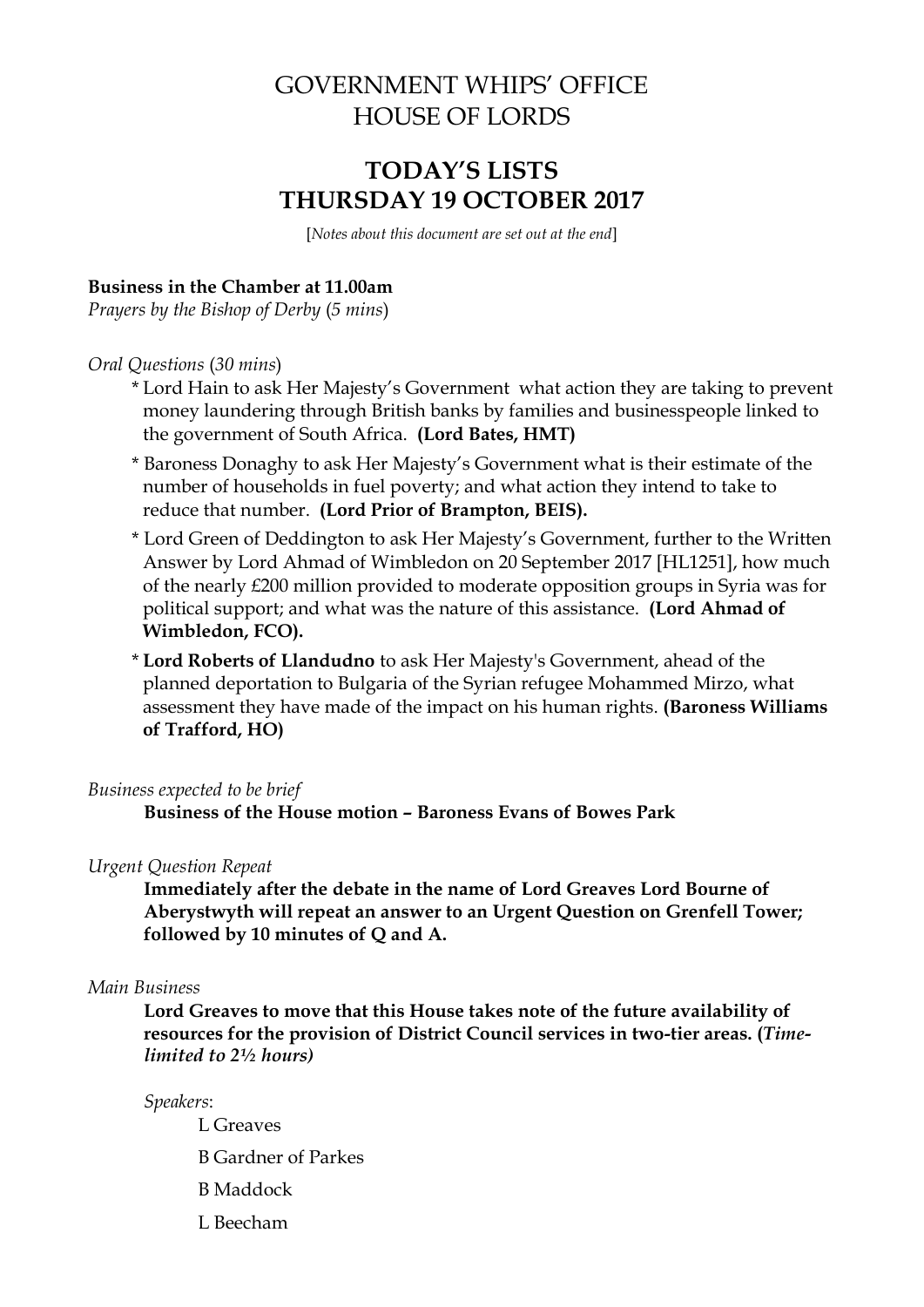## 5 L Shipley

- B Pinnock
- L Kennedy of Southwark
- L Bourne of Aberystwyth
- L Greaves

*Except for Lord Bourne of Aberystwyth (20 mins), all speeches are limited to 15 minutes.*

## *Topical Question for Short Debate*

**Baroness McIntosh of Pickering to ask Her Majesty's Government what assessment they have made of the impact on the economy of failure to agree a transition deal with the European Union.** *(Time limited to 60 minutes)*

## *Speakers*:

Baroness McIntosh of Pickering

- L Adonis
- B Kramer
- L Kerr of Kinlochard
- 5 L Bowness
	- B Jones of Moulsecoomb
	- L Horam
	- L Liddle
	- L Butler of Brockwell
- 10 L Cormack
	- L O'Neill of Gatley
	- B Ludford
	- L Tunnicliffe
	- B Goldie

*Except for Questioner Baroness McIntosh of Pickering (10 minutes) and Baroness Goldie (12 minutes), all speeches are limited to 3 minutes.*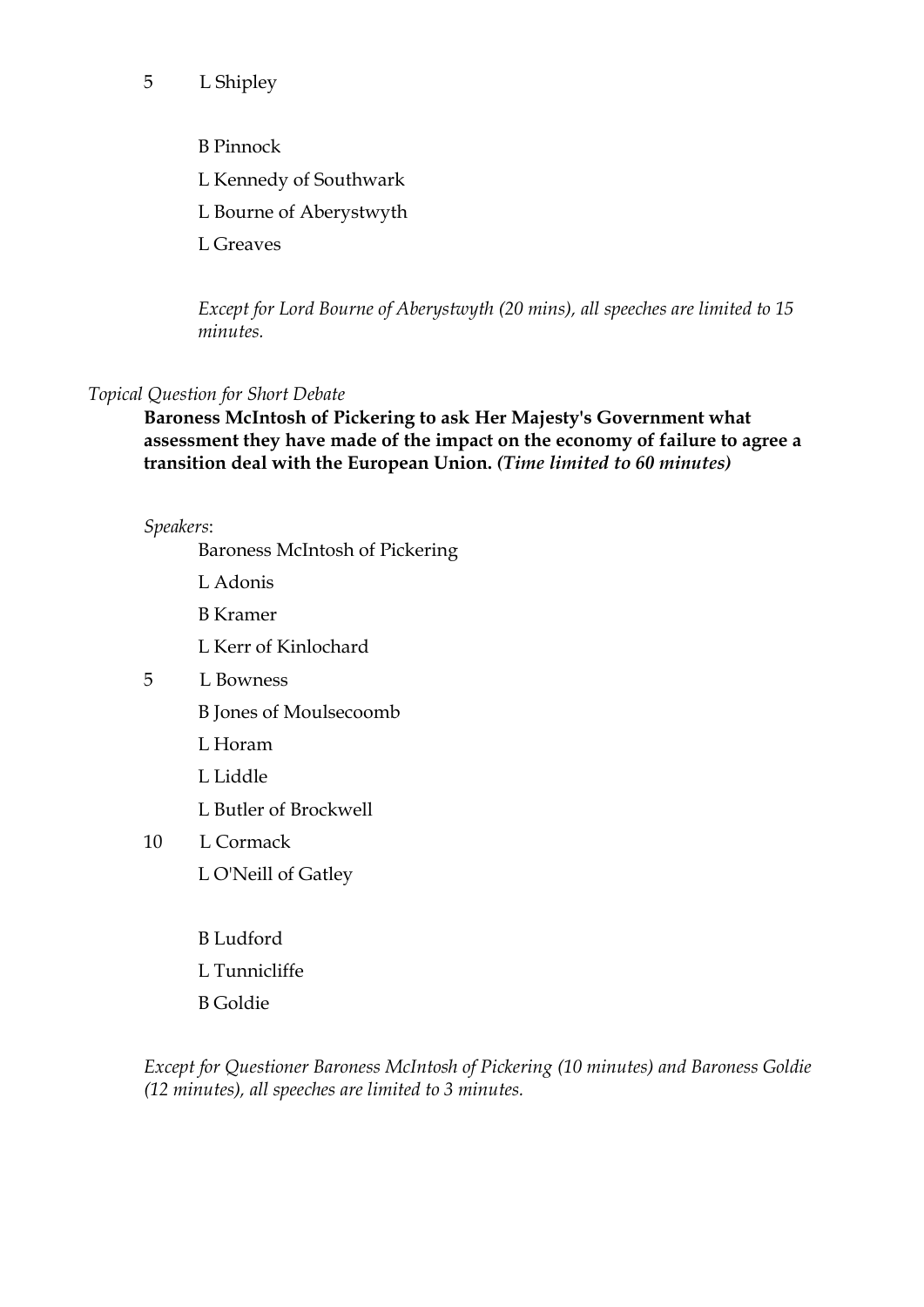## **Lord Black of Brentwood to move that this House takes note of the centenary of the Battle of Passchendaele and of Her Majesty's Government's plans to commemorate it. (***Time-limited to 2½ hours)*

*Speakers*:

L Black of Brentwood

- B Andrews
- B Brinton
- L West of Spithead
- 5 Bp Derby
	- L Hutton of Furness
	- L Lexden
	- L Murphy of Torfaen
	- V Simon
- 10 L Addington
	- L Faulkner of Worcester
	- L Monks
	- L Shipley
	- L Stevenson of Balmacara
- 15 L Ashton of Hyde
	- L Black of Brentwood

*Except for Lord Black of Brentwood (15 mins), Lord Stevenson of Balmacara (10 mins), Lord Shipley (10 mins) and Lord Ashton of Hyde (20 mins), all speeches are limited to 8 minutes*

#### *Last business*

**Lord Hunt of Kings Heath to move that this House regrets that the National Health Service (Pharmaceutical and Local Pharmaceutical Services) (Amendment) Regulations 2017, in delaying the review of the regulations governing the provision of community pharmaceutical services, do not prevent the closure of community pharmacies resulting from the budget cuts in 2016–17 and 2017–18 and changes to the way the funding is distributed (SI 2017/709).**

## *Business expected to be brief*

**Order of Consideration motion – Baroness Buscombe**

## *Estimated rising time*

The House is expected to rise at around 6.30pm